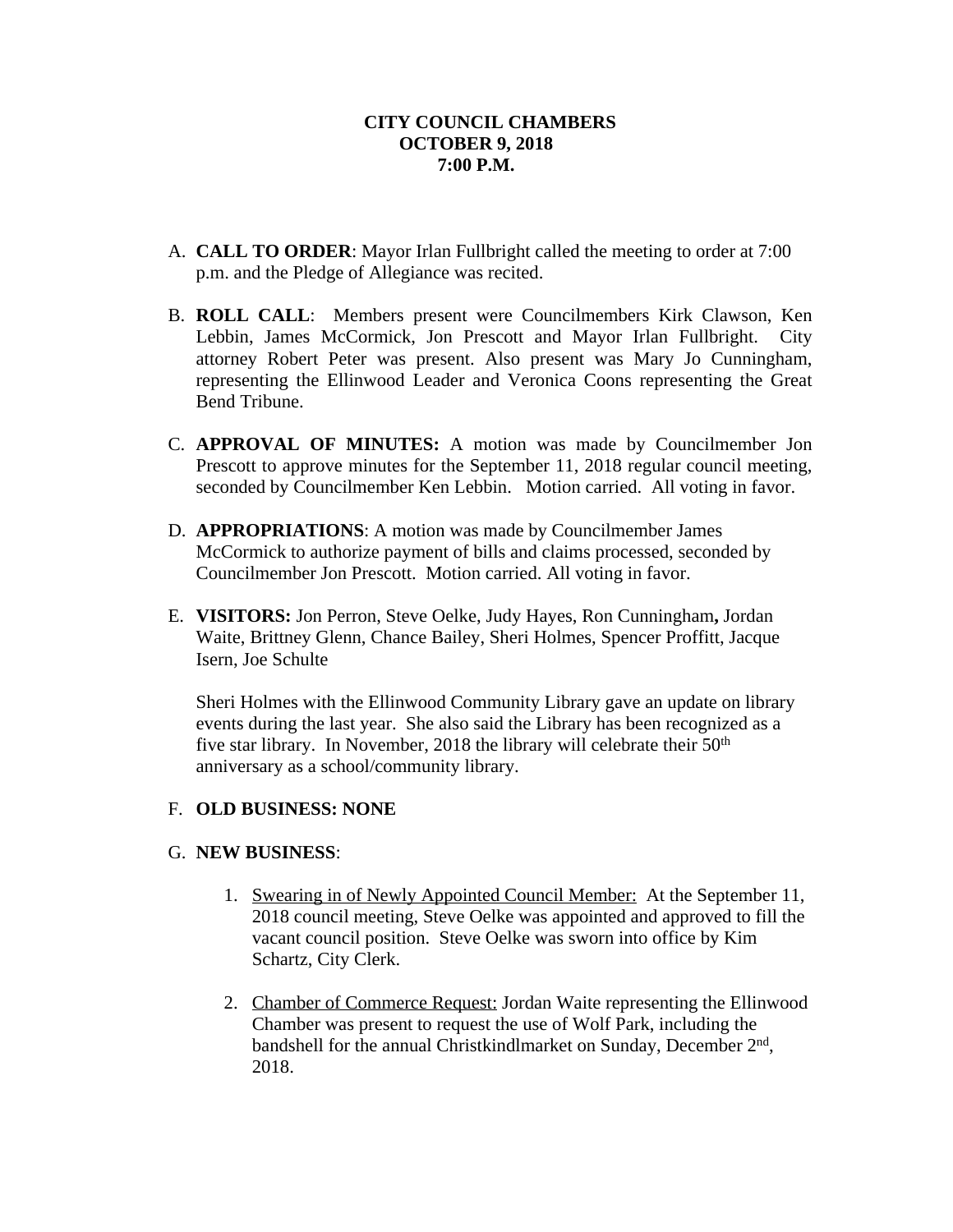A motion was made by Councilmember Jon Prescott to allow the Ellinwood Chamber of Commerce to utilize Wolf Park, including the bandshell for the Christkindlmarket on Sunday, December 2<sup>nd</sup>, 2018, seconded by councilmember Kirk Clawson. Motion carried. All voting in favor.

3. Vision Service Plan Renewal: Presented to council is the renewal of the Vision Service Plan. The renewal premium per employee had a slight increase per month from \$17.93 to \$18.47. The total annual increase of cost to the City would be \$149.04

A motion was made by Councilmember Ken Lebbin to approve the renewal of the Vision Service Plan at \$18.47 per employee, per month, seconded by Councilmember Steve Oelke. Motion carried. All voting in favor.

4. Adopt Updated Cafeteria Plan Document: The City's Premium Only Plan (POP) Cafeteria Plan is administered by TASC, a third-party administrator and it is recommended to download and adopt the Plan Document annually at renewal to ensure the document contains the most current regulations and plan eligibility or benefit changes. Presented to council was the updated plan document for the City's Premium Only Plan (POP) Cafeteria Plan for the plan year November 1, 2018 through October 31, 2019.

A motion was made by Councilmember Jon Prescott to approve the Plan Document as presented above, seconded by Councilmember Kirk Clawson. Motion carried. All voting in favor.

5. Roofing Bids: Staff presented to council a copy of the Request for Proposal for Roofing Bids which was sent out to local contractors in response to the hail storm which occurred on May 29, 2018. The city buildings have been inspected by insurance adjusters. Two sealed bids were received and they are as follows:

| Lyle Bryant Construction | \$29,147 |
|--------------------------|----------|
| Joiner Construction      | \$35,885 |

A motion was made by Councilmember Ken Lebbin to approve the bid from Lyle Bryant Construction in the amount of \$29,147 with a completion date prior to March 1, 2019, seconded by Councilmember Kirk Clawson. Motion carried. All voting in favor.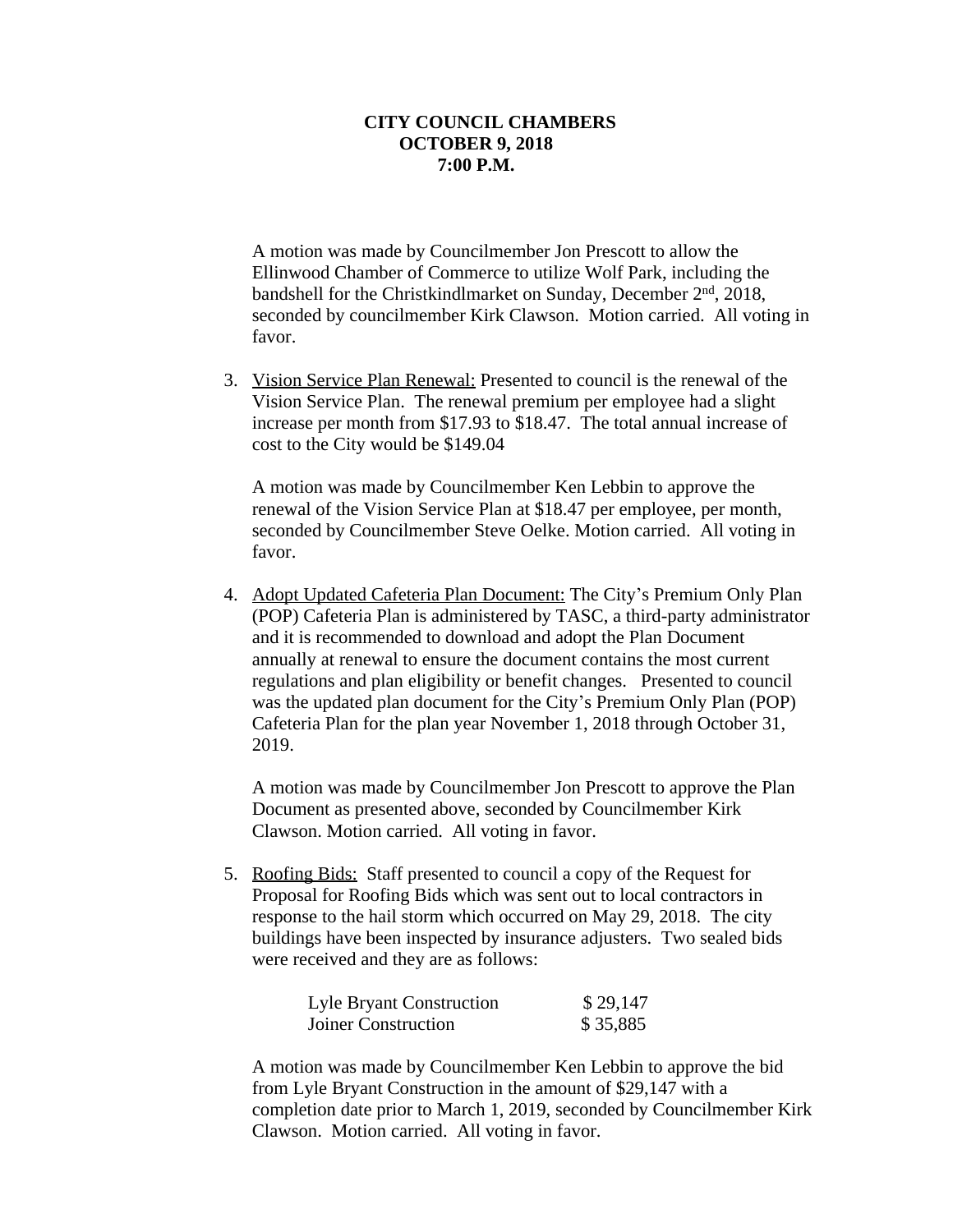6. Electric Pole Quotes: Staff explained the City needs to purchase a partial load of poles for use in the maintenance of the electric system. Presented to council for consideration were the following 3 bids:

| <b>McFarland Cascade</b>   | $$8148.00$ (plus sales tax)  |
|----------------------------|------------------------------|
| Bell Lumber & Pole Company | $$8600.00$ (plus sales tax)  |
| <b>Thomasson Company</b>   | $$10163.75$ (plus sales tax) |

A motion was made by Councilmember James McCormick to approve the purchase of electric poles from McFarland Cascade in the amount of \$8148 plus applicable sales tax, seconded by Councilmember Jon Prescott. Motion carried. All voting in favor.

7. Hydraulic Power Unit Quote: Staff explained the City currently owns a portable hydraulic power unit and a hydraulic driven 3" trash pump. The power unit is used to power other equipment and it is staff 's desire to purchase a second unit to have available for powering multiple pieces of equipment. Presented to council were the following quotes:

| HP28B02 Power Unit (runs two tools): |        |
|--------------------------------------|--------|
| <b>Steffen Truck Equipment</b>       | \$7189 |
| <b>National Tool Rental</b>          | \$7347 |
| <b>Truck Utilities</b>               | \$7505 |
| HP88D Power Unit (runs one tool)     |        |
| <b>Steffen Truck Equipment</b>       | \$6087 |
| <b>National Tool Rental</b>          | \$6621 |
| Truck Utilities Inc                  | \$6355 |
| TP03 3"Trash Pump                    |        |
| <b>Steffen Truck Equipment</b>       |        |

A motion was made by Councilmember Jon Prescott to approve the purchase of the HP28BO2 Power Unit (runs two tools) from Steffen Truck Equipment in the amount of \$7189 and the purchase of a TPO3 3" Trash Pump from Steffen Truck Equipment in the amount of \$2020.50. Motion seconded by Councilmember Steve Oelke. Motion carried. All voting in favor.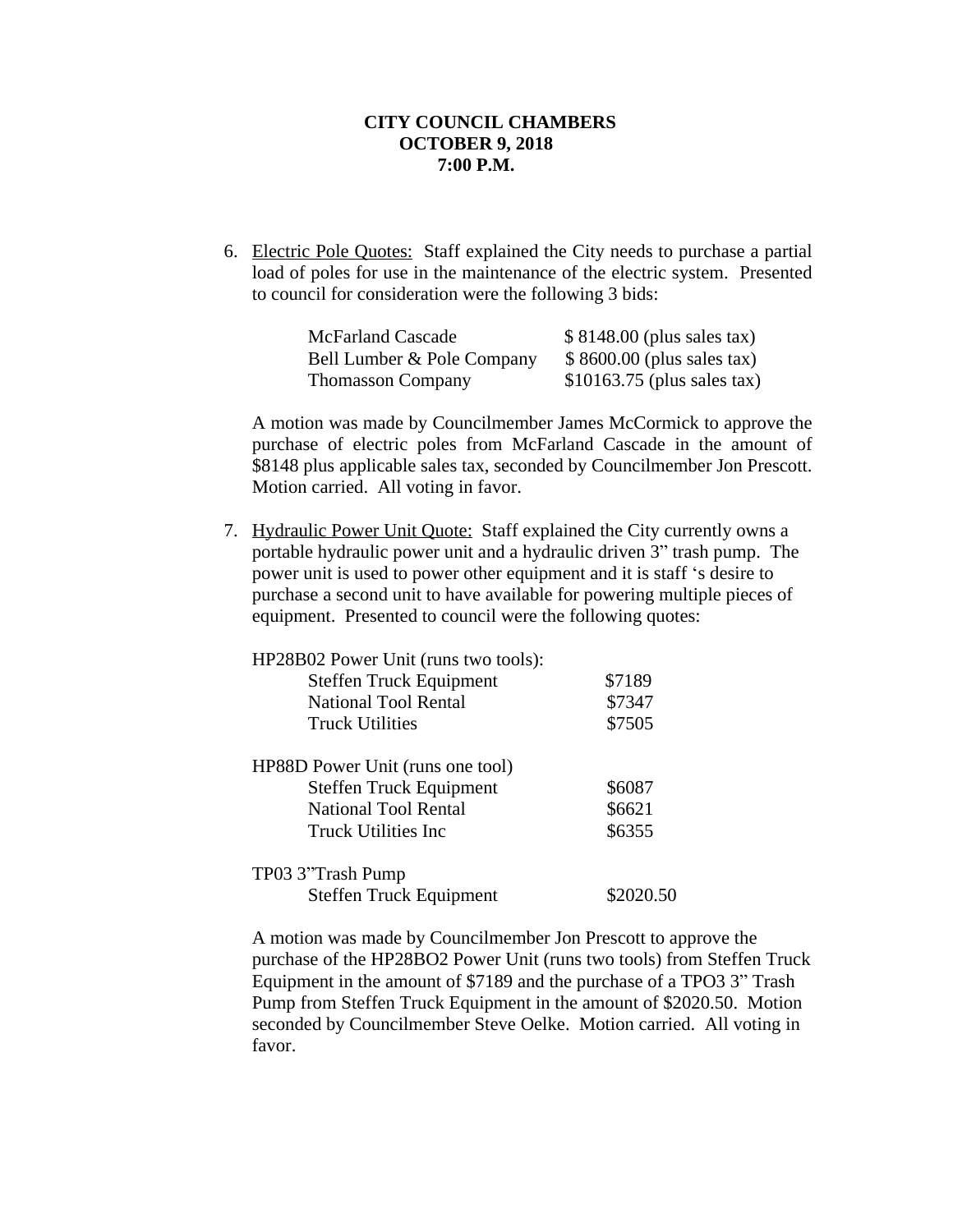8. Consider Purchase of Used Truck for Sewer Department: Presented to council was a quote from Hoyt's Truck Sales for a 1997 Ford L8501 single axle dump truck for \$21,500. The truck has 190,000 miles. This truck would replace a 1977 street department dump truck that has been used solely by the sewer department to transport sludge and is in very bad condition. The new truck would be able to be used for other purposes within the water and street departments.

A motion was made by Councilmember Kirk Clawson to approve the purchase of the 1997 Ford L8501 single axle dump truck from Hoyt's Truck Sales in the amount of \$21,500, seconded by Councilmember James McCormick. Motion carried. All voting in favor.

9. Executive Session for the Acquisition of Property: An executive session is requested for preliminary discussion of the acquisition of real property. A motion was made by Councilmember Ken Lebbin to adjourn into executive session for (15) fifteen minutes for the purpose of preliminary discussion of the acquisition of real property, with Robert Peter, city attorney, Chris Komarek, city administrator and Kim Schartz, city clerk present and that the council meeting will reconvene in the council chambers, seconded by Councilmember Kirk Clawson. Motion carried. All voting in favor. The governing body recessed into executive session at 8:25 p.m.

Meeting reconvened at 8:40 p.m. No action taken.

# H. **REPORTS**:

- 1. Municipal Court Report: Presented to Council was the Municipal Court Report for September, 2018.
- 2. Utilities Production Report: Presented to Council was the Utilities Production Report.
- 3. Staff Reports:
	- a) Staff informed council that the gentleman from Ryder Brick said it could be another two weeks before he could get to Ellinwood.
	- b) Staff reported the KDOT project engineers, Kirkham and Michael submitted the highway project for an award through the American Council of Engineering Companies and the project won the award for cities with population of 5,000 and under.